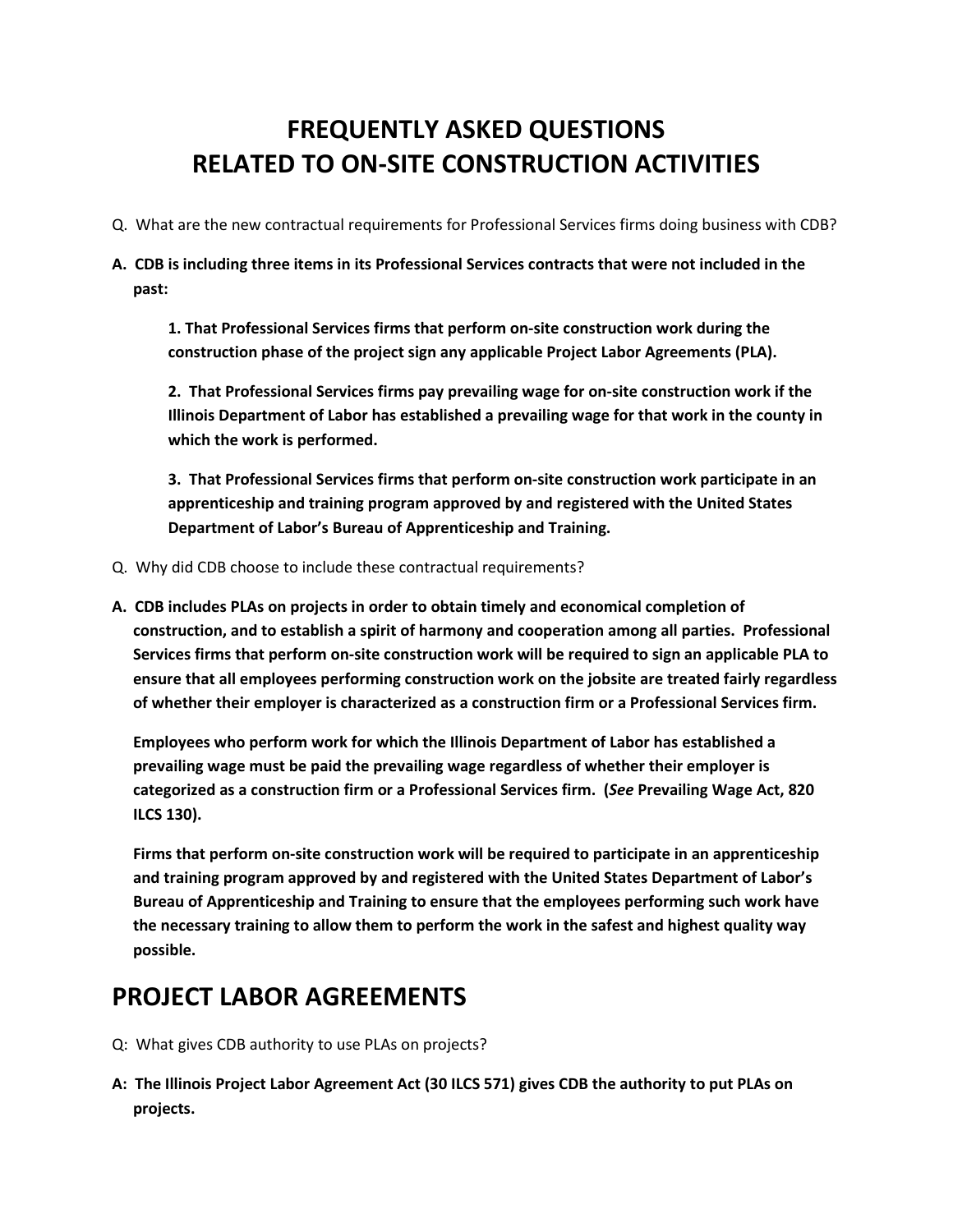- Q: Under what circumstances is a firm required to sign a Project Labor Agreement?
- **A: Any vendor who is engaging in on-site construction activity during the construction phase of a project must sign the Project Labor Agreement (PLA) if one exists for that project.**
- Q: What is the "construction phase" of a project?
- **A: The "construction phase" begins when the contractors receive the Authorization to Proceed (ATP) from CDB and ends at final acceptance.**
- Q: Does a Professional Services firm performing material testing, drilling, or similar on-site activity **prior** to the construction phase trigger the need to sign a PLA?
- **A: No. On-site activity that occurs prior to the construction phase does not trigger the need to sign a PLA.**
- Q: Is a Professional Services firm that hires a consultant to perform on-site construction activity, such as drilling and testing, required to sign a PLA?
- **A: No. However, the consultant would be required to sign the PLA if the on-site construction activity occurs during the construction phase of the project.**
- Q: Does surveying for design purposes trigger the requirement to sign a PLA?
- **A: No. Surveying for design purposes is not currently considered to be a construction activity that would trigger the requirement to sign a PLA. Surveying for other purposes that occurs during the construction phase may trigger the requirement to sign a PLA.**
- Q: Who can I contact with questions regarding whether specific activity would trigger the need to sign a PLA on a particular project?
- **A: Vendors can contact CDB Deputy Director Josh Weger at 217-782-8527 or Josh.Weger@illinois.gov with questions regarding the PLA.**
- Q: Does signing a PLA require the vendor to enter into a Collective Bargaining Agreement (CBA)?
- **A: No. A PLA is applicable to a specific Project and has no bearing as to the recognition of any bargaining unit other than for the specific purposes of that Project. A firm may be required to execute one or more "Participation Agreements" in order to comply with the requirements of any fringe benefit fund to which the firm is required to contribute under the terms of an applicable CBA. Any Participation Agreement that is only applicable to the firm as a result of the PLA will be amended as reasonably necessary to reflect that fact.**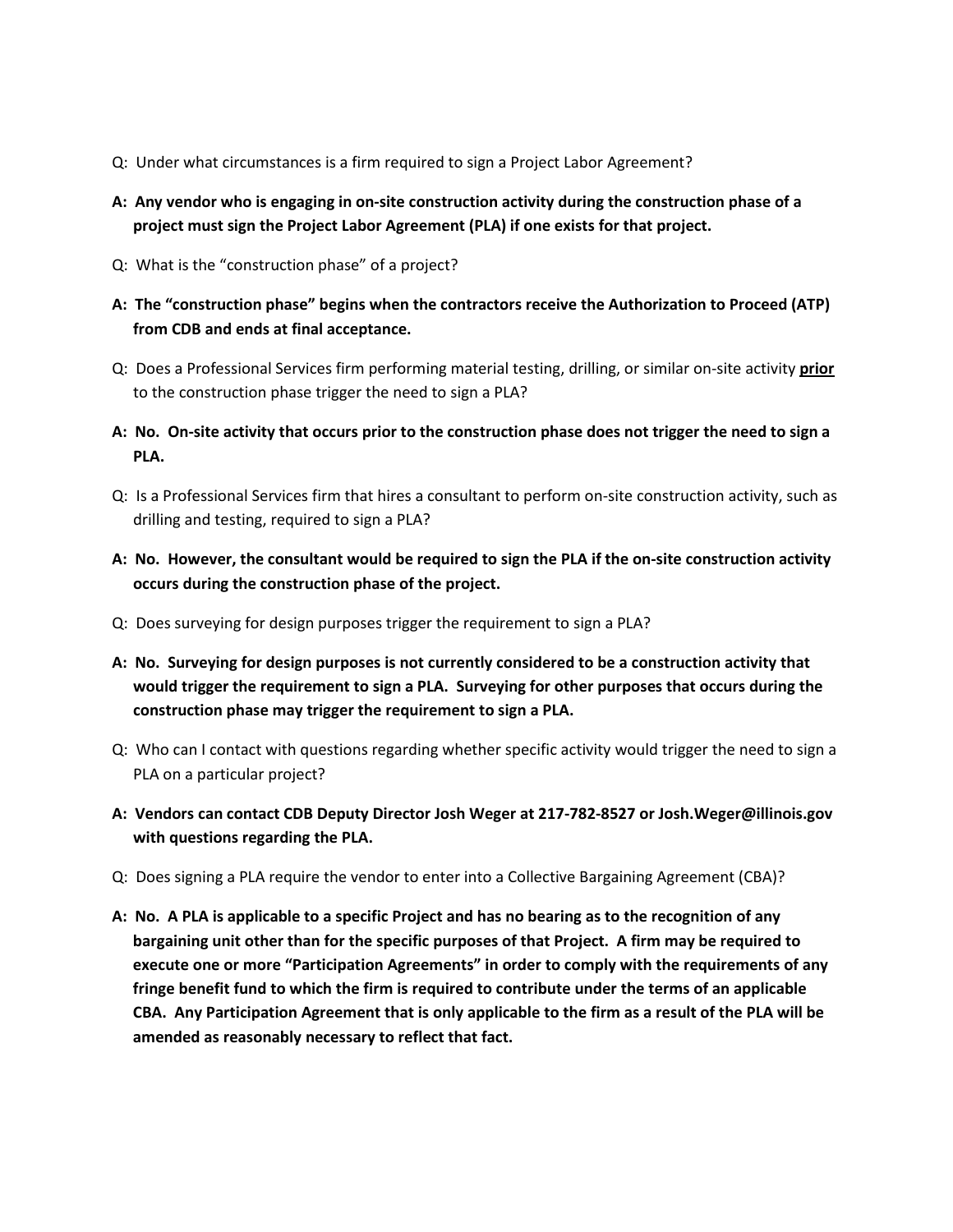## **PREVAILING WAGE**

- Q: Under what circumstances is a Professional Services firm required to pay prevailing wage?
- **A: Any vendor who has employees performing functions for which the Illinois Department of Labor has established a prevailing wage for the county in which the work is performed must pay the prevailing wage.**
- Q: How do I determine if a prevailing wage has been established for a particular county?
- **A: Prevailing wage rates can be found on the Illinois Department of Labor's website at [https://www.illinois.gov/idol/laws-rules/conmed/pages/prevailing-wage-rates.aspx.](https://www.illinois.gov/idol/laws-rules/conmed/pages/prevailing-wage-rates.aspx)**
- Q: Does prevailing wage need to be paid for work done outside of the construction phase of a project?
- **A: Yes. If a prevailing wage has been established for the work being performed, the prevailing wage must be paid regardless of the phase of the project.**

## **APPRENTICESHIP AND TRAINING**

- Q: Under what circumstances must a Professional Services firm participate in an apprenticeship and training program approved by and registered with the United States Department of Labor's Bureau of Apprenticeship and Training?
- **A: Any vendor performing on-site construction activities, including but not limited to material testing and drilling, must participate in an apprenticeship and training program approved by and registered with the United States Department of Labor's Bureau of Apprenticeship and Training.**
- Q: Is a Professional Services firm that hires a consultant to perform on-site material testing and drilling required to participate in an apprenticeship and training program?
- **A: No. However, the consultant would need to participate in an approved and registered apprenticeship and training program.**
- Q: Why is participation in an apprenticeship and training program required?
- **A: To maximize quality and safety, CDB includes participation in apprenticeship and training programs as a contractual requirement to ensure that on-site construction activity is performed by properly trained and experienced employees.**
- Q: Does on-site construction activity that occurs prior to the construction phase of a project trigger the requirement that the vendor participates in an approved and registered apprenticeship and training program?
- **A: Yes. The requirement applies regardless of the phase of the project.**